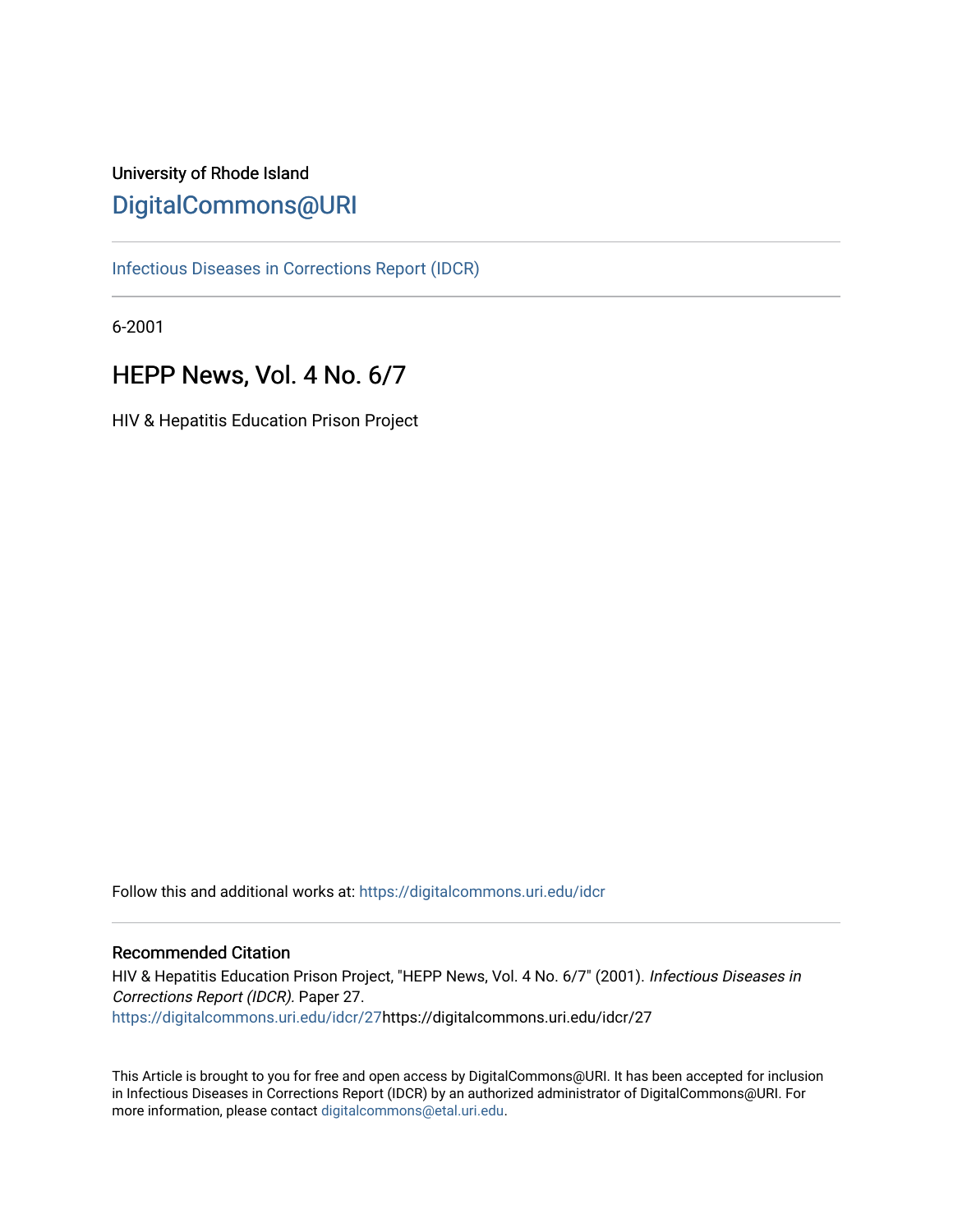

Sponsored by the Brown Medical School Office of Continuing Medical Education and the Brown University AIDS Program.

### **ABOUT HEPP**

*HEPP News, a forum for correctional problem solving, targets correctional administrators and HIV/AIDS and hepatitis care providers including physicians, nurses, outreach workers, and case managers. Published monthly and distributed by fax, HEPP News provides up-to-the-moment information on HIV and hepatitis treatment, efficient approaches to administering treatment in the correctional environment, national and international news related to HIV and hepatitis in prisons and jails, and changes in correctional care that impact. Continuing Medical Education credits are provided by the Brown University Office of Continuing Medical Education to physicians who accurately respond to the questions on the last page of the newsletter.* 

#### **EDITORS**

**Anne S. De Groot, M.D.** *Director, TB/HIV Research Lab, Brown Medical School*

**Frederick L. Altice, M.D.** *Director, HIV in Prisons Program, Yale University AIDS Program*

**Joseph Bick, M.D.** *Director, HIV Treatment Services, California Medical Facility, California Department of Corrections*

**Faculty Disclosure**  In accordance with the Accreditation Council for Continuing Medical Education Standards for Commercial Support, the faculty for this activity have been asked to complete Conflict of Interest Disclosure forms. Disclosures are listed at the end of articles. All of the individual medications discussed in this newsletter are approved for treatment of HIV and hepatitis unless otherwise indicated. For the treatment of HIV and hepatitis infection, many physicians opt to use combination antiretroviral therapy which is not addressed by the FDA.

*HEPP News is grateful for the support of the following companies through unrestricted educational grants: Major Support: Agouron Pharmaceuticals and Dupont Pharmaceuticals Sustaining: Abbott Laboratories, Boehringer-Ingelheim/ Roxane Laboratories, Merck & Co., and Roche Pharmaceuticals Supporting: OrthoBiotech*

### **Hepatitis B Virus: Transmission, Prevention, Treatment and HIV Co-Infection**

**David Paar, M.D.\*,** *Associate Professor of Medicine, Director, HIV Care/TDCJ Correctional Managed Care*

Hepatitis B Virus (HBV) infection is very common with over 350 million chronically infected people worldwide including 1.25 million in the United States. The incidence of acute HBV infection in the U.S. has declined from 450,000 new infections per year in the 1980s to 80,000 in 1999. Vaccination against HBV, which has been available since 1982, is primarily responsible for this decline. Twenty to 80 % of U. S. inmates have past or active HBV infection, and 0.8 1.4 % of inmates acquire HBV while in prison (1, 2, 3).

#### **HBV TRANSMISSION**

High rates of HBV infection occur in people who have multiple sex partners, people who have percutaneous blood exposures (those who share injecting drug equipment and patients on hemodialysis) and health care or public safety workers who have frequent exposure to contaminated blood or other infectious fluids. In the correctional environment, tattooing with contaminated needles may be associated with HBV acquisition. Correctional officers may also be at increased risk of HBV infection because of exposure to inmates' blood and other body fluids during the course of their work. Household contacts of those with acute or chronic HBV infection and infants of mothers with chronic HBV infection are also at risk for acquiring HBV. In prisons, cellmates are analogous to household contacts. Transfusion as a cause of acute Hepatitis B (and Hepatitis C) has decreased dramatically in the past two decades since screening has become increasingly sensitive and more cost-effective. Since HIV and HBV have similar modes of transmission, coinfection is quite common.

#### **ACUTE HEPATITIS B INFECTION**

The clinical, serologic, and immunologic responses following infection with HBV infection have been well-described. Only 25 - 50 % of cases of acute HBV infection are symptomatic; the remainder are asymptomatic or are associated with inconsequential symptoms. Following an incubation period that varies from one week to six months, symptoms of the pre-icteric phase include malaise, weakness, anorexia, nausea, vomiting, and right upper quadrant pain. Oddly, these symptoms begin to abate during the icteric phase (jaundice) that persists for approximately three weeks. The hepatic transaminases peak, and then begin to decline during this time period. During the convalescent phase, which may last for up to six months, symptoms completely resolve (4).

Following exposure to HBV, a well-defined immunologic response results in resolution of infection and protective immunity. The first serologic marker of HBV infection to appear is Hepatitis B surface

antigen (HBsAg), a protein on the surface of the virus. This antigen usually persists in serum throughout the period of clinical illness, and is commonly used to diagnose acute HBV infection. During convalescence, the disappearance of HBsAg and the appearance of anti-HBsAg (HBsAb) mark resolution of the acute infection. In

| WHAT'S | <b>INSIDE</b> |
|--------|---------------|
|        |               |
|        |               |
|        |               |
|        |               |

*Continued on page 2*

**Figure 1. Acute Hepatitis B Virus Infection with Recovery**



Brown Medical School | Providence, RI 02906 | 401.863.2180 | fax: 401.863.1243 | www.hivcorrections.org *If you have any problems with this fax transmission please call 800.748.4336 or e-mail us at HEPP@corrections.net*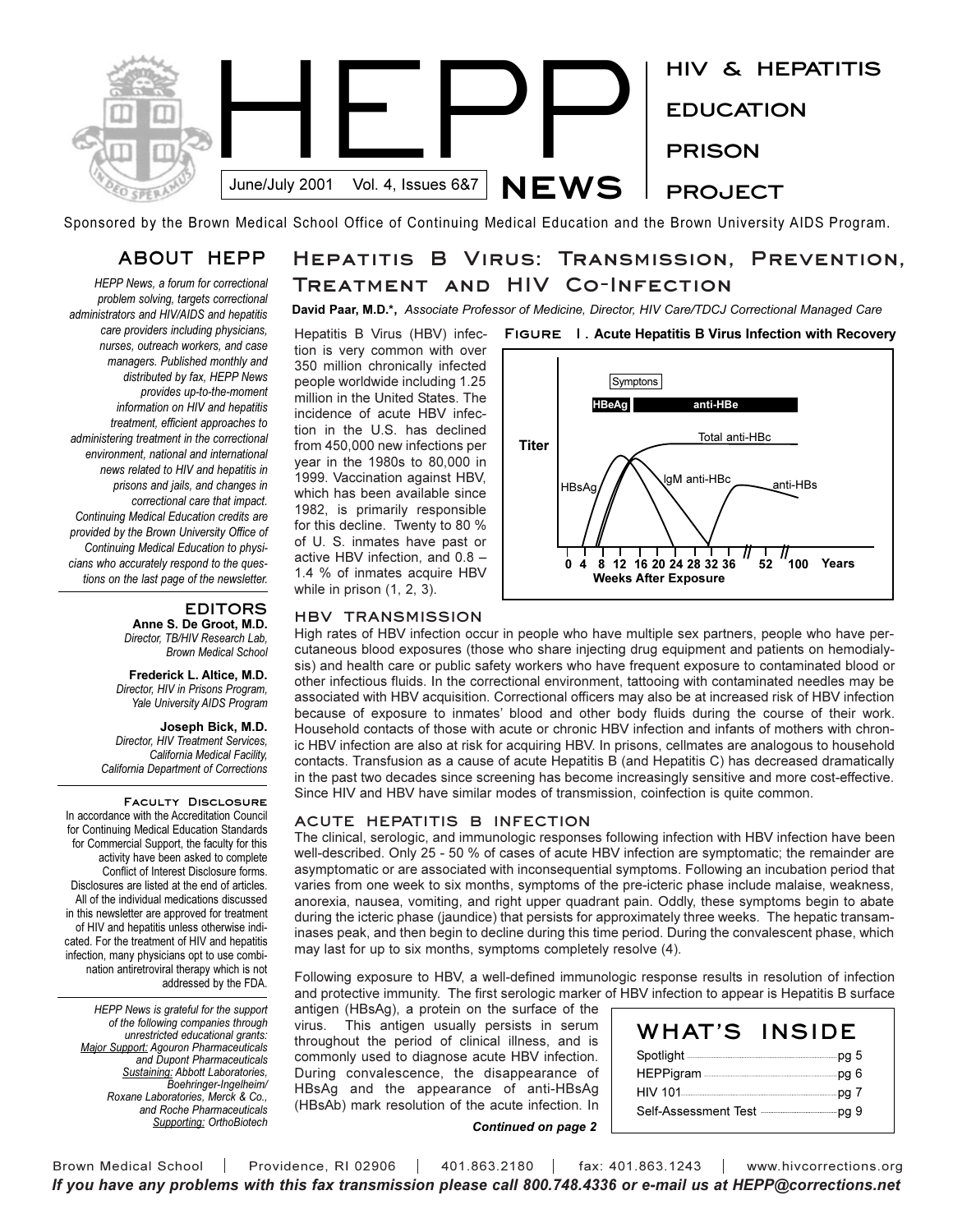#### **Hepatitis B...** *(continued from page 1)*

acute HBV infection, resolution occurs in six months or less. In addition, there are other serologic and immunologic markers of acute HBV infection. Hepatitis B core antibody (anti-HBc), an antibody directed against the nucleocapsid of HBV generally appears at approximately the same time as HBsAb. HBc IgM develops initially and is eventually replaced by HBc IgG. In the minority of cases of acute HBV infection that come to clinical attention, HBsAb develops prior to the icteric phase. Since HBsAg disappears when HBsAb develops, HBsAg cannot be used to make the diagnosis of acute HBV infection in these rare instances. Instead, HBc IgM must be used to confirm the diagnosis. Another viral protein, Hepatitis B e antigen (HBeAg) and its corresponding antibody (HBeAb) follow a similar course to HBsAg and HBsAb, but these markers are rarely used for diagnosis of acute HBV infections. Seroconversion of HBeAg to HBeAb is associated with a decline in viral replication and disease severity (4). Figure 1 summarizes the serologic and immunologic responses encountered in acute HBV infection.

#### **CHRONIC HBV INFECTION**

In approximately 10 % of new infections, HBsAg persists in the serum for greater than six months, and chronic HBV infection is established. Individuals with persistent HBsAg are often called chronic carriers. Prior infection with HIV increases the likelihood that chronic HBV infection will occur.

The course of chronic HBV infection is characterized by the persistence of HbsAg in the serum and the failure to develop HBsAb, which provides protective immunity. In chronic HBV infection, the persistence of HBeAg (and failure to develop HBeAb) is associated with greater viral replication, higher HBV DNA in the serum, and more severe disease.

In the liver, chronic HBV infection causes inflammation, hepatic cell necrosis, and cirrhosis in approximately 50% of those infected. Hepatic failure and/or hepatocellular carcinoma occur in a significant number of patients. Chronic HBV infection is characterized by periods of disease activity and periods of disease quiesence. Serum transaminase levels increase with increased disease activity and may decrease to within normal limits during periods of disease quiesence. Serum quantitative HBV DNA levels also vary with disease activity. Clinically, symptoms may wax and wane with disease activity and may include fatigue, right upper quadrant discomfort, jaundice, and mild fever. Some patients are asymptomatic (4). Figure 2 summarizes the serologic and immunologic course of chronic HBV infection.

#### **Figure 2. Progression to Chronic Hepatitis B Virus Infection**





| <b>Type of Exposure</b>                 | <b>Post Exposure Prophylaxis</b> |
|-----------------------------------------|----------------------------------|
| Perinatal                               | Vaccination + HBIG               |
| Sexual - acute infection                | HBIG $+/-$ vaccination           |
| Sexual - chronic carrier                | Vaccination                      |
| Household contact - chronic carrier     | Vaccination                      |
| Household contact - acute case          | None unless known exposure       |
| Household contact – acute case,         | HBIG +/- vaccine                 |
| known exposure                          |                                  |
| Infant $($ < 12 months) – acute case in | $H BIG + vacuum$                 |
| primary caregiver                       |                                  |
| Inadvertant percutaneous/permucosal     | Vaccination +/- HBIG             |

#### **TREATMENT OF HBV INFECTION**

There is no specific therapy for acute viral hepatitis. Supportive therapy including intravenous fluids, antiemetics, mild analgesia, and antipyretics may be necessary in some cases. It is prudent to stop potentially hepatotoxic medications, including antiretroviral drugs, until transaminase levels approach normal values. Acute fulminant hepatitis and death occur in  $0.5 - 1$  % of cases of acute HBV infection.

Treatment and monitoring of patients with chronic HBV infection should be carried out by providers who are experienced in managing chronic HBV. Prior to treatment, liver biopsy is generally performed. Patients with decompensated liver failure or severe cirrhosis should not be treated for chronic HBV infection because treatment in these cases may actually lead to hepatic failure. Side effects are commonly encountered during treatment.

Interferon alpha 2b was the first drug approved by the United States Food and Drug Administration (U.S.F.D.A.) for the treatment of chronic HBV infection. The recommended treatment course is 5 million units injected subcutaneously daily or 10 million units injected subcutaneously three times per week for 16 weeks. Approximately 40 % of those receiving this treatment will have a successful outcome, which is defined as seroconversion of HBeAg (i.e., loss of e antigen and acquisition of HBeAb). It appears that treatment with interferon reduces the occurrence of cirrhosis, hepatic failure, and hepatocellular carcinoma. Co-infection with HIV is a predictor of poor response to interferon treatment.

Lamivudine (Epivir-HBV tablets or oral solution) has also been approved by the U.S.F.D.A. for the treatment of chronic HBV infection. The recommended dosage is 100 mg qd. The optimal duration of treatment is unclear, although most studies have involved one year of treatment. Approximately 15 % of patients treated with lamivudine have seroconversion of HBeAg. HBV DNA disappears during treatment, but usually becomes detectable again when treatment is stopped. ALT also decreases during treatment, but may rebound to two or three times the baseline value after treatment is stopped. Lamivudine-resistant HBV have emerged during treatment with lamivudine. It is unclear whether patients have a decrease in clinical endpoints such as cirrhosis, liver failure, and hepatocellular carcinoma following treatment with lamivudine.

Hepatic transplantation is an option for patients with end-stage liver disease secondary to chronic HBV infection.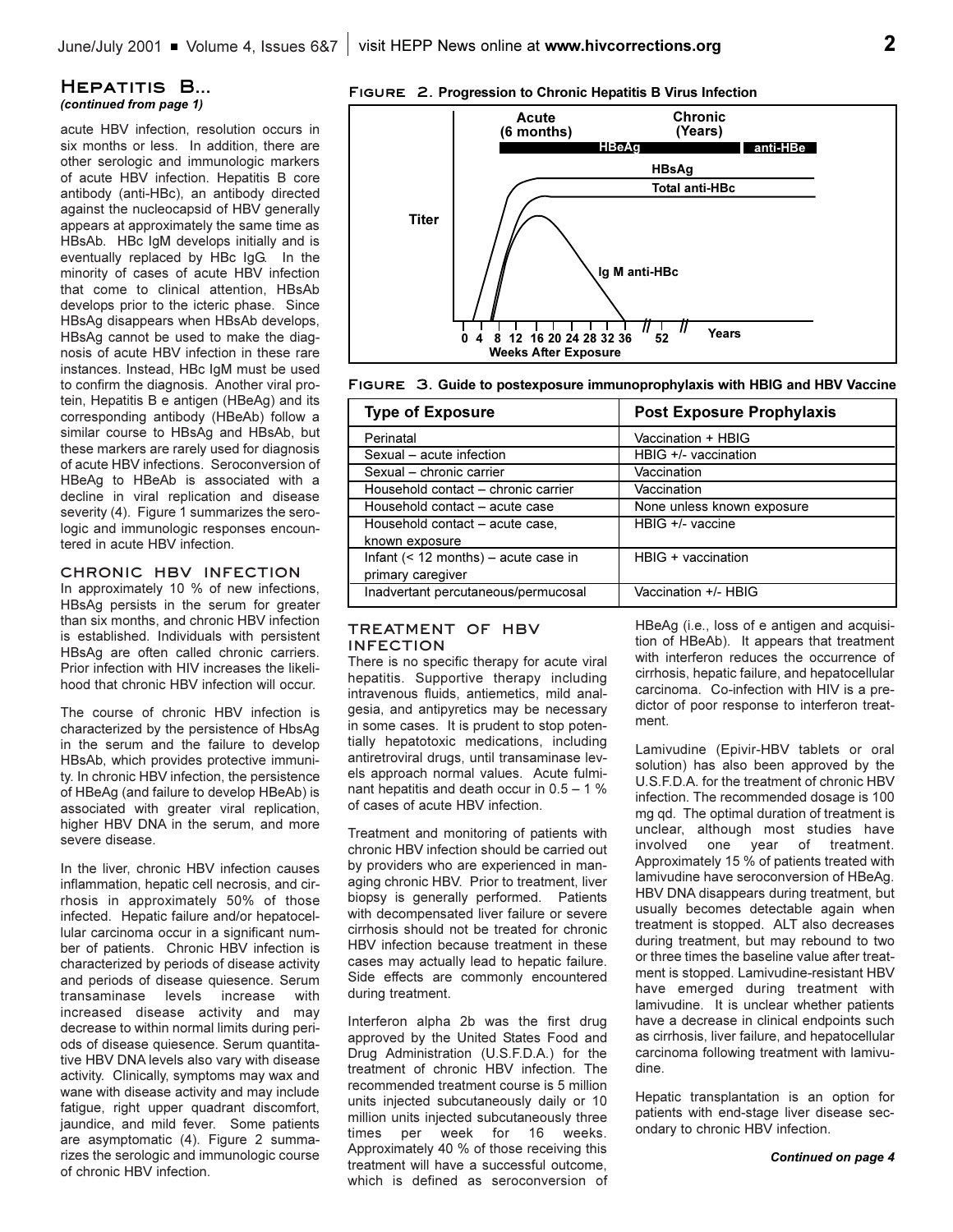### **Letter from the Editor**

#### *Dear Colleagues,*

*As this edition of HEPP News went to press, we were encouraged by the news that the United Nations General Assembly has adopted a "Declaration of Commitment on HIV/AIDS". Although significant concessions were made in the drafting of this document, this does mark the first time that the General Assembly has convened solely to confront an infectious disease. This declaration sets (non-binding) time frames within which member nations are to expand access to HIV testing, prevention tools such as male and female condoms, disposable syringes, prenatal care, and perinatal measures to decrease vertical transmission of HIV. In addition, the declaration calls for the development of improved health care delivery systems, access to reduced cost medications, measures to promote gender equality and to protect those living with HIV/AIDS, and funding for low and middle income countries to accomplish these goals.* 

*Although we are now twenty years into the HIV epidemic, it is hoped that the increased spotlight on this issue brought about by the United Nations declaration will mark a turning point in the fight against AIDS and help to control the explosive growth of HIV worldwide.* 

*In this issue, HEPP News senior advisor David Paar focuses on the diagnosis, treatment, and prevention of Hepatitis B. By vaccinating our patients and colleagues, we in correctional health have the opportunity to prevent cancer, cirrhosis, and further transmission of this potentially devastating virus. Dr. Paar also provides an update on the Texas Department of Corrections four years of experience with telemedicine. This month's HEPPigram provides an algorithm for the management of abnormal liver function tests, while Dr. Nick Capozzoli draws upon his experience as a correctional neurologist to review peripheral neuropathy.* 

*After reviewing this issue, readers should know more about the management of Hepatitis B, be able to discuss the use of telemedicine in the delivery of HIV care within corrections, and have a better understanding of the diagnosis and management of peripheral neuropathy.*

*This month, we welcome Rebecca Nerenberg as the new managing editor for HEPP News. As always, we encourage your suggestions for future HEPP News topics!* 

*Sincerely,* l Bick

*Joseph Bick* 

NAME:

**Senior Advisors** Theodore M. Hammett, Ph.D. *Abt Associates*

Ned E. Heltzer, R.Ph., M.S. *Heltzer Associates* Ralf Jürgens

*Canadian AIDS Law Legal Network* David P. Paar, M.D.

*University of Texas Medical Branch* Joseph Paris, Ph.D., M.D.

*CCHP Georgia Dept. of Corrections*  David Thomas, J.D., M.D.

*Florida Dept. of Corrections* Lester Wright, M.D.

*New York State Dept. of Corrections* **Associate Editors**

> Dean Rieger, M.D. *Indiana Dept. of Corrections*

Josiah Rich, M.D. *Brown University School of Medicine, The Miriam Hospital*

Stephen Tabet, M.D., M.P.H. *Univ. of Washington Division of Infectious Disease Seattle HIVNET*

> David A. Wohl, M.D. *University of North Carolina*

#### **Managers**

Dennis Thomas *Brown University AIDS Program*

Michelle Gaseau *The Corrections Connection* **Layout**

Kimberly Backlund-Lewis *The Corrections Connection* **Distribution**

*Screened Images Multimedia*

**Managing Editor**  Rebecca Nerenberg *HIV Education Prison Project*

The editorial board and contributors to HEPP News include national and regional correctional professionals, selected on the basis of their experience with HIV care in the correctional setting and their familiarity with current HIV treatment. We encourage submissions, feedback, and correspondence from our readership.

### **Subscribe to HEPP News**

Fax to **617.770.3339** for any of the following: *(please print clearly or type)*

\_\_\_\_ Yes, I would like to add/update/correct (circle one) my contact information for my complimentary subscription of HEPP News fax/email newsletter.

- Yes, I would like to sign up the following colleague to receive a complimentary subscription of HEPP News fax/email newsletter.
- \_\_\_\_ Yes, I would like to have the following back issues emailed to me (please include volume/issue/date).

Yes, I would like my HEPP News to be delivered in the future as an attached PDF file in an email (rather than have a fax).

|  | INAME.                                                                                                                                                 |                                             |  |
|--|--------------------------------------------------------------------------------------------------------------------------------------------------------|---------------------------------------------|--|
|  |                                                                                                                                                        | (Optional) # of HIV-Infected Inmates: _____ |  |
|  | CHECK ONE: O Physician O Physician Assistant O Nurse Practitioner<br>O Pharmacist O Medical Director/Administrator O HIV Case Worker/Counselor O Other | O Nurse/Nurse Administrator                 |  |
|  |                                                                                                                                                        |                                             |  |
|  |                                                                                                                                                        |                                             |  |
|  |                                                                                                                                                        |                                             |  |
|  |                                                                                                                                                        | DATE:                                       |  |
|  |                                                                                                                                                        |                                             |  |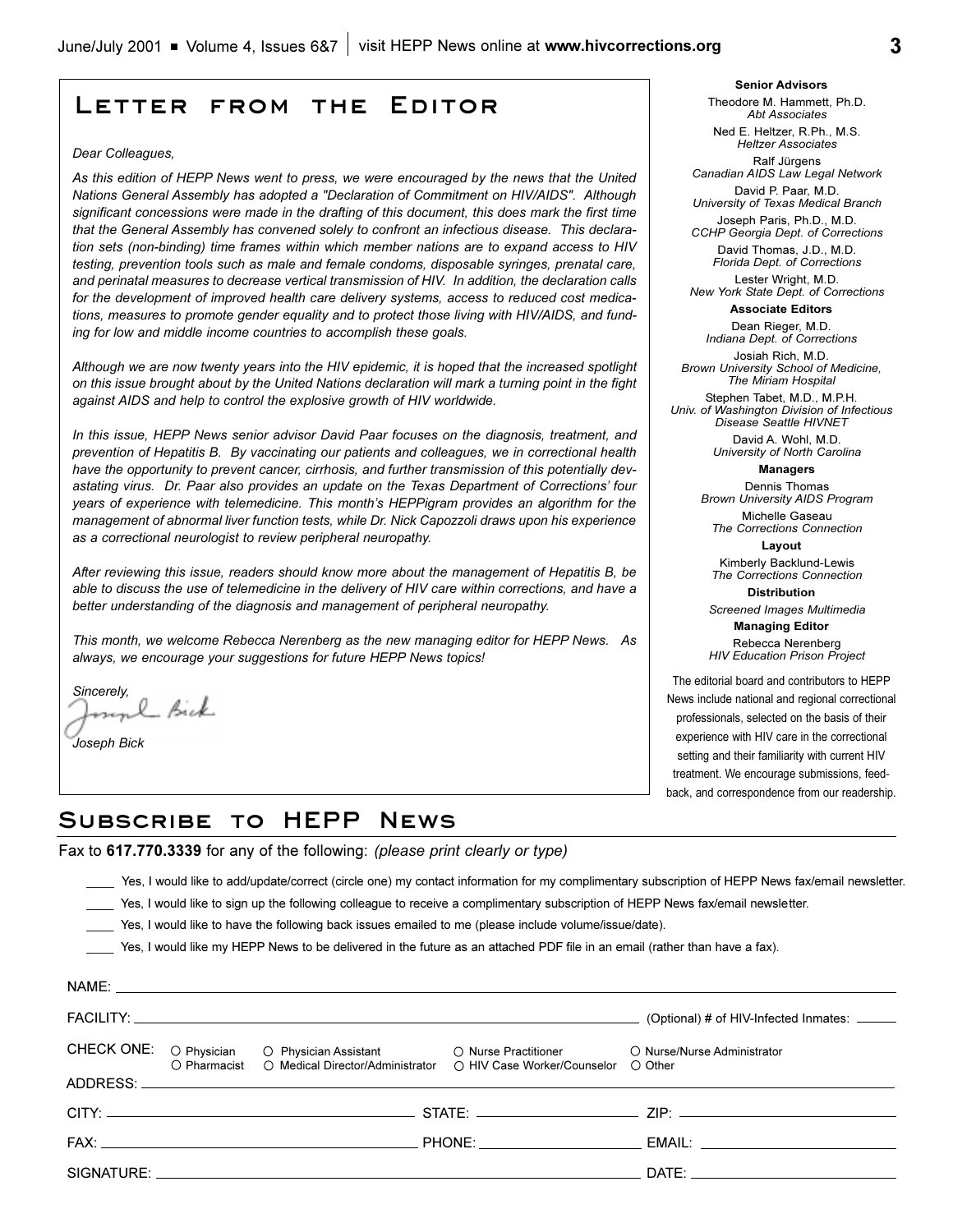#### **Hepatitis B...** *(continued from page 2)*

#### **PREVENTING HBV INFECTION**

Avoiding contact with contaminated blood by using universal precautions is the only way to be 100% protected against HBV infection. However, it has been shown that immunization with recombinant HBV vaccine is an effective means of preventing infection. The Immunization Practices Advisory Committee (ACIP) of the Centers for Disease Control and Prevention recommends that all newborns, children, and adolescents be immunized to help eliminate HBV in the United States. Adults in high risk groups should be vaccinated but vaccination of all adults is not recommended at this time. In addition, older adults are at lower risk. One hundred ten other countries have a similar policy.

When vaccination is required, Recombivax HB and Engerix-B are two preparations that are available in the United States. The most common vaccination schedule is three intramuscular injections with the second and third doses being administered one and six months after the first; Engerix-B has also been licensed for a series of four injections given at 0, 1, 2, and 12 months (2).

When an exposure to HBV occurs in a susceptible individual, postexposure prophylaxis with Hepatitis B Immune Globulin (HBIG) and/or vaccination is recommended in most cases. Figure 3 is a guide to postexposure prophylaxis (2). Available Hepatitis vaccines are presented in figure 4.

**HBV AND HIV COINFECTION** HIV and HBV interact when they occur in the same host, as previously noted (5,6). Like any other infection that occurs in HIV positive individuals, HBV infection activates the immune system leading to proliferation of CD4 cells which enhances HIV replication and increased plasma HIV RNA (viral load). In addition to this indirect effect on HIV replication, HBV proteins directly stimulate HIV replication. Theoretically, this results in more rapid HIV disease progression if the increase in HIV replication is sustained for a significant length of time. However, the literature does not consistently support the presumption that HIV progression is accelerated by concomitant HBV infection. It does appear

#### **Figure 4. Hepatitis Vaccines**

| <b>Hepatitis A (HAV) Vaccines</b>                                                                                                                                                                                                                                                                                                                                                                                                                                                                          | <b>Hepatitis B (HBV) Vaccines</b>                                                                                                                                                                                                                                                                                                                                                                |
|------------------------------------------------------------------------------------------------------------------------------------------------------------------------------------------------------------------------------------------------------------------------------------------------------------------------------------------------------------------------------------------------------------------------------------------------------------------------------------------------------------|--------------------------------------------------------------------------------------------------------------------------------------------------------------------------------------------------------------------------------------------------------------------------------------------------------------------------------------------------------------------------------------------------|
| ■ Two HAV vaccines available perform<br>equally well; both are based on an<br>inactivated virus<br>■ Two doses are recommended, the sec-<br>ond dose given 6-12 months after the first<br>- Havrix: manufactured by Glaxo Smith<br>Kline<br>• VAQTA: manufactured by Merck, there<br>is a pediatric version available for use<br>up to 18 years of age<br>■ Twinrix: a combination HAV and HBV<br>vaccine consisting of inactivated HAV<br>and genetically derived HBsAg is<br>currently undergoing trials | . There are three HBV vaccines available:<br>all are recombinant (genetically<br>engineered) HBsAg vaccines<br>• The vaccine schedule involves three<br>intramuscular injections at 0, 1, and<br>6 months.<br>Engerix-B: manufactured by Glaxo Smith<br>Kline<br>Recombivax-HB: manufactured by Merck<br>Comvax: manufactued by Merck,<br>combination Haemophilus B conjugate<br>and HBV vaccine |
|                                                                                                                                                                                                                                                                                                                                                                                                                                                                                                            |                                                                                                                                                                                                                                                                                                                                                                                                  |

*http://www.who.int/vaccines/intermediate/hepatitisa.htm http://www.cdc.gov/ncidod/diseases/hepatitis/a/index.htm http://www.who.int/vaccines/intermediate/hepatitisb.htm*

however that HIV infection may accelerate the progression to hepatic failure and hepatic failure-related deaths in patients with chronic HBV infection (6).

In coinfected patients, most published reports indicate that serum HBV DNA is higher, serum alanine aminotransferase levels (ALT) are lower, and liver inflammation and cirrhosis are less than in patients with HBV alone. This is not an unexpected finding since cell-mediated-immunity (CMI), the primary factor in eliminating HBV from infected hepatocytes, is impaired by HIV infection. In studies that demonstrated the efficacy of interferon-alpha 2b for chronic HBV infection, HIV negative participants with high serum HBV levels, low serum ALT levels, and mild histopathologic scores on liver biopsy were less likely to respond to interferon treatment for chronic HBV infection than participants who had lower HBV DNA levels, higher ALT levels, and more severe inflammation on liver biopsy. Given this fact, it is not surprising that patients with chronic HBV and HIV coinfection are less likely to respond to interferon treatment for chronic HBV infection. Patients with chronic HBV and HIV are more likely to have clinically significant hepatotoxicity when placed on antiretroviral agents in general and may have increased incidence and severity of indinavirassociated hyperbilirubinemia (7).

When lamivudine is included in an antiretroviral regimen in patients with HIV and HBV coinfection, HBV viral replication is often reduced to nondetectable for the duration of lamivudine treatment. Whether this finding is associated with a more favorable hepatic outcome is unclear at the present time.

#### **CORRECTIONAL HEPATITIS**

The Centers for Disease Control (CDC), convened a meeting this Spring on Hepatitis in correctional settings that was attended by more than 100 federal and state correctional healthcare professionals. Representatives of correctional organizations (ACA, NCCHC) and representatives from federal agencies such as the OSHA and NIOSH also attended the meeting. CDC speakers discussed the need to expand HBV and HCV interventions, including screening, education, vaccination, and treatment of chronic Hepatitis in correctional settings. Guidelines for HCV and HBV management will be issued by the CDC as a supplement to the MMWR in the fall. While sources of funding for increased Hepatitis interventions in corrections were not specifically addressed, participants discussed promoting correctional settings as outposts for public health activities may ultimately lead to increased financial support from federal and state sources for correctional treatment initiatives.

*\*Speakers Bureau: Roche Pharmaceuticals*

#### **REFERENCES:**

*5. Hadler SC, Judson FN, O'Malley PM, et al: Outcome of hepatitis B virus infection in homosexual men and its relation to prior human immunodeficiency virus infection. J Infect Dis 163:454-459, 1991.*

*6. A.N.B. McNair, M.A., M.R.C.P.k, Janice Main, M.D., and H.C. Thomas, M.D., Ph.D.: Interactions of the Human Immunodeficiency Virus and the Hepatotropic Viruses. Seminars in Liver Disease - Vol. 12, No. 2, 1992. 7. Gisolf EH, Dreezen D, Danner SA, Weel JL, Weverling GJ; Prometheus Study Group. Risk factor for hepatotoxicity in HIV-1infected patients receiving ritonavir and saquinavir with or without stavudine. Clin Infect Dis 2000 Nov;31(5):1234-9.*

*<sup>1.</sup> Sylvan S. WHO spearheads global initiative to eradicate hepatitis B: Lakartidningen 2000 August 30;97(35):3738-40.*

*<sup>2.</sup> Hepatitis B Virus: A Comprehensive Strategy for Eliminating Transmission in the United States Through Universal Childhood Vaccination: Recommendations of the Immunization Practices Advisory Committee (ACIP). MMWR November 1991;40(RR-13); 1-19. 3. Bader, TF: Hepatitis B in prisons. Biomed Pharmacother 1986;40(7):248-51.* 

*<sup>4.</sup> Hoofnagle Jay H., MD, and Schafer, Daniel F., MD. Serologic Markers fo Hepatitis B Virus Infection; Seminars in Liver Disease Vol. 6 No. 1, 1998.*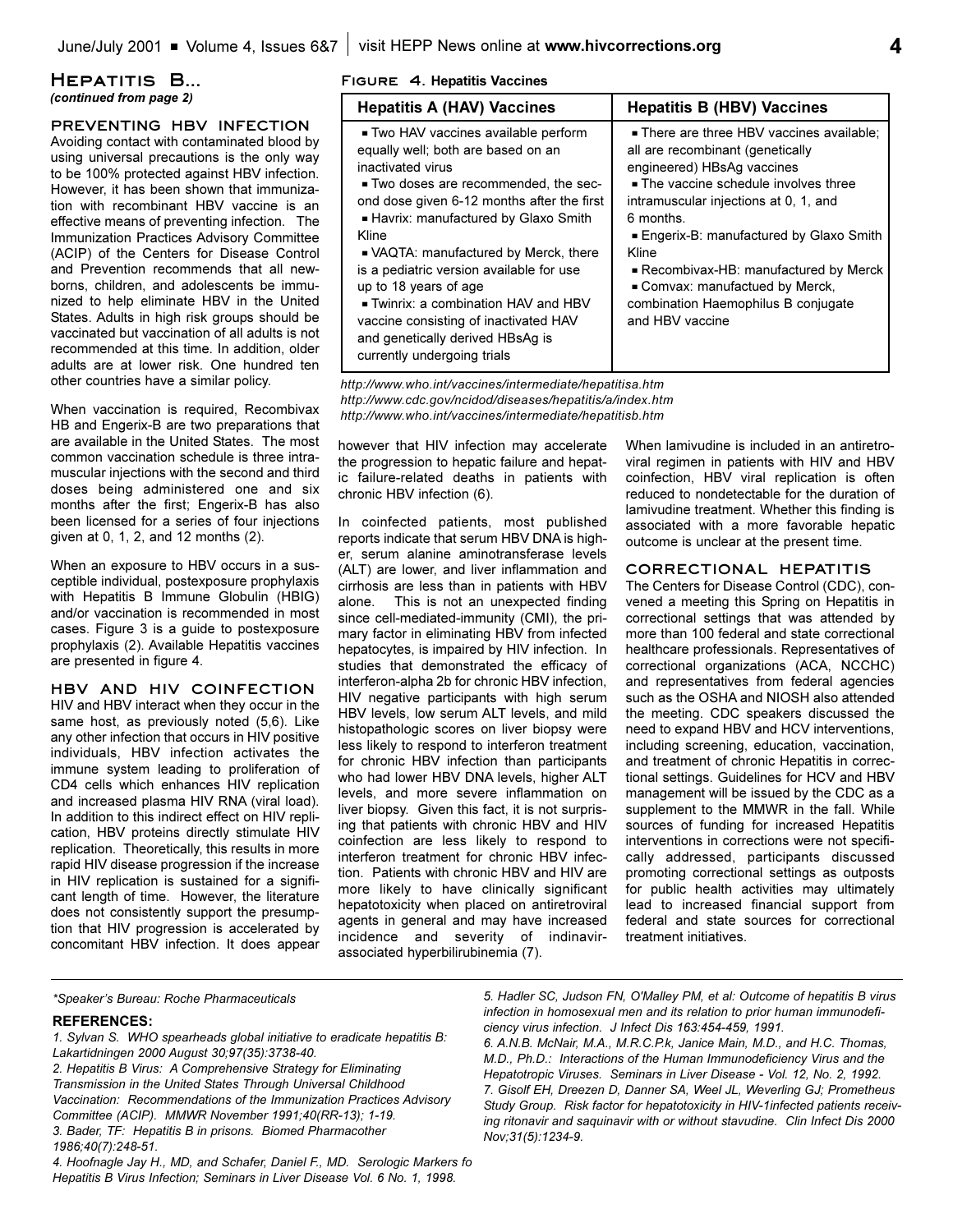### **Spotlight: Telemedicine in Clinical Practice**

*An Update From The Texas Department of Criminal Justice (TDCJ)* **by David Paar,** *Associate Professor of Medicine, Director, HIV Care/TDCJ Correctional Managed Care*

Telemedicine was introduced in the U.S. in the late 1950s using the limited technology of the time, and despite enormous technological advances that have made remote real-time audiovisual communication, examination, and robotically controlled surgical procedures possible, the practical application of telemedicine remains limited. Provider acceptance remains a significant factor in the limited use of telemedicine, which is a particular concern for HIV-treating physicians since a satisfactory/trusting patient/provider relationship has been identified as one of the most significant factors in predicting adherence to antiretroviral therapy (1). In prisons in particular, where there are so many other potential barriers to effective HIV care, introducing a new and untried technology may seem particularly imprudent to providers.

Since nonadherence is the primary reason for antiretroviral failure and the development of viral resistance (and cross-resistance) (1) to the growing, but still limited number of antiretroviral agents, it is imperative that the effectiveness of new treatment modalities be questioned. Unfortunately, clinically significant medical outcome studies on the effectiveness of telemedicine in delivering HIV care have not been reported. Additional concerns include the rapid obsolesence of telemedicine equipment, and some providers have had difficulty furnishing complete paper record copies to telemedicine receiving sites. However, implementation of electronic health records is on the rise and should circumvent the latter issue. Another significant factor may be the substantial cost of T-1 lines, even if in fractional use. Recent dissemination of complementary, lower cost technologies may decrease telemedicine costs. Some published reports have demonstrated that telemedicine has reduced correctional health care costs, which is attributed to a reduction in security and other travel-associated costs incurred when incarcerated patients are transported from remote sites to specialists (2).

In late 1997, TDCJ Correctional Managed Care developed and implemented a telemedicine program aimed at providing specialty care from a site on the The University of Texas Medical Branch at Galveston (UTMB) campus to patients incarcerated in over 90 prison units in eastern Texas. For HIV care, as well as other specialty care, this was a major shift in health care delivery since HIV positive offenders had always been transported to Hospital Galveston (HG) for HIV care and participation in clinical trials at UTMB.

#### **Figure1. Clinic Visits**



Despite the fact that a busy eight hour/week telemedicine clinic with an average census of  $35 - 40$  patients per session has been established, an onsite HG HIV Clinic has been maintained to deliver health care to patients for whom telemedicine has been deemed

|                            | Unincarcerated   TDCJ HIV+<br><b>HIV+ Patients</b> | <b>Patients</b>   |      |                |
|----------------------------|----------------------------------------------------|-------------------|------|----------------|
| <b>Clinic</b>              | <b>Community</b>                                   | Telemedicine   HG |      | HG<br>Research |
| # appointments             | 964                                                | 1587              | 1068 | 296            |
| # charts                   |                                                    |                   |      |                |
| <b>I</b> reviewed          | 75                                                 | 84                | 72   | 63             |
| % receiving                |                                                    |                   |      |                |
| IART                       | 90 %                                               | 83 %              |      | 92 % 97 %      |
| $%$ non-<br>detectable VL* | 49 %                                               | 60 %              |      | 42 % 76 %      |

#### **Figure 2. Results of Randomly Selected Chart Review to Internal Audit Purposes**

*\*Results compared with one way ANOVA and binomial confidence limits ART antiretroviral therapy*

*VL virus load (either <50 or < 400 depending on which determination was most recently performed)*

*HG = Hospital Galveston* 

*HG Research = Clinial trial study group at HG*

inadequate. It is the clinical judgment of the telemedicine provider to determine whether telemedicine is inadequate. There are no preestablished criteria. The usual reasons for requesting an onsite visit rather than a telemedicine follow up are that the provider does not feel that (s)he is "connecting" with the patient, there is a physical exam finding that cannot be evaluated using telemedicine, or the patient's presentation is too complicated and needs extra attention in an onsite visit. Failure for a patient to achieve a nondetectable virus load is not a reason for an onsite visit as long as the provider feels that (s)he is adequately communicating with the patient and the patient does not have a physical exam finding that requires a handson exam. Additionally, UTMB's AIDS Care and Clinical Research Program maintains a clinical trials program for HIV+ prisoners, and those who wish to be screened and followed on clinical trials must travel to Galveston for initial screening and study-related follow up. The introduction of telemedicine provided an opportunity to compare telemedicine consultation with on-site (HG) consultation in the HIV care program, and to determine whether HIV care (both telemedicine and HG on-site care) was comparable to local community standards. This study was carried out by conducting a chart review.

As part of the assessment, we asked the question, is there a difference in the proportion of patients with a nondetectable virus load seen in the community clinic staffed by the same providers who staff the TDCJ HIV clinics. A random sample of charts of patients seen between September 2000 and March 2001 was selected from the Community Clinic (unincarcerated patients), TDCJ Telemedicine Clinic, TDCJ HG Clinic (TDCJ patients for whom telemedicine has been deemed inadequate), and TDCJ Research Clinic (HG clinic for incarcerated patients participating in clinical trials) and were reviewed for pertinent clinical information including the proportion of patients receiving antiretroviral treatment and most recent virus load determination. Since incarcerated patients may attend any of the three TDCJ clinics depending on clinical circumstances or clinical trial participation, charts were included for review only if the last three visits were conducted in the same clinic, or if there were only two documented visits, both must have occurred in the same clinic (See Figure 2 above).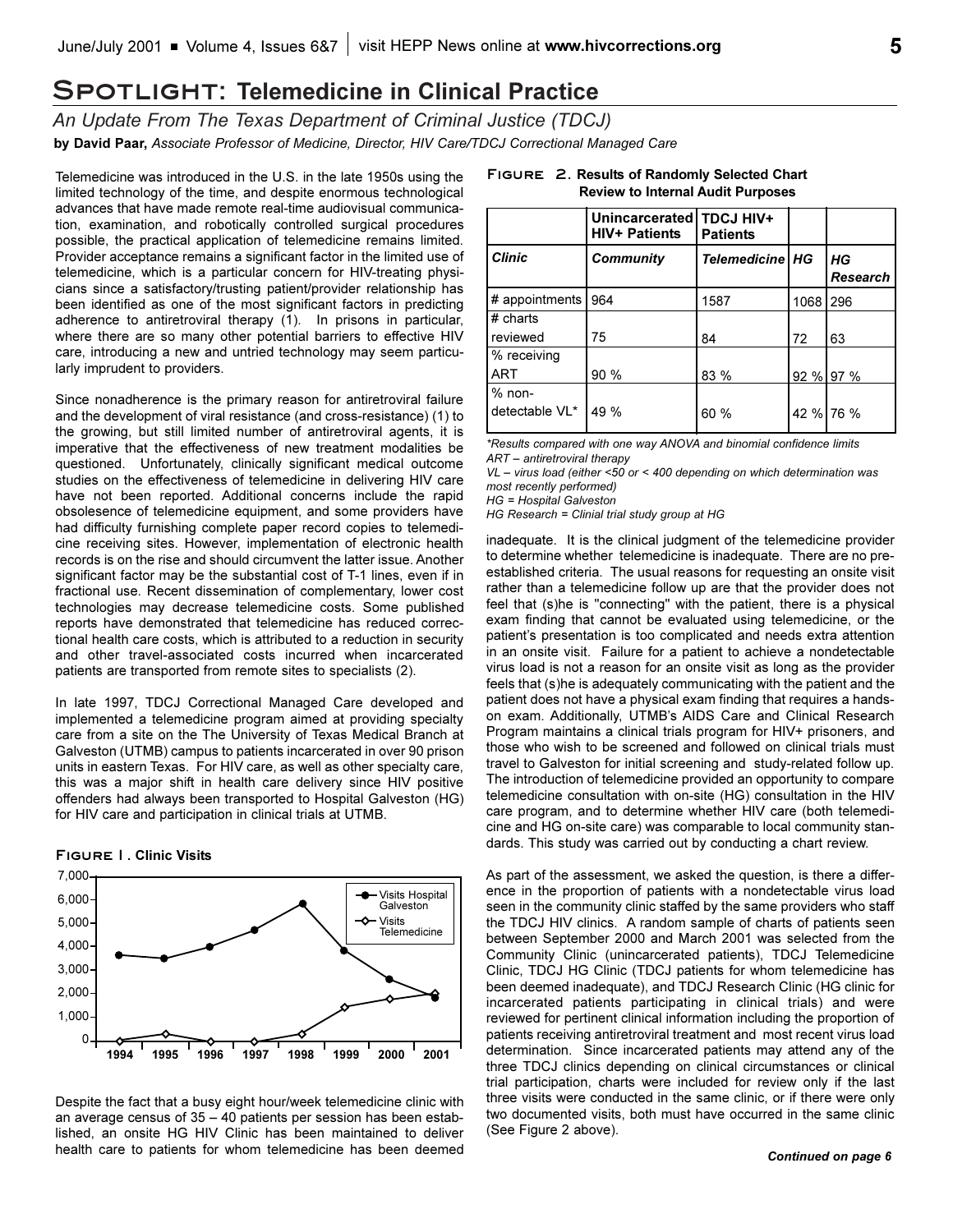#### **Spotlight...** *(continued from page 5)*

Most patients were seen multiple times during the six-month period covering this chart review. Therefore, the approximate number of patients seen in each clinic can be determined by dividing the number of appointments by three. The number of charts reviewed represents a  $15 - 20%$  sample of the total number of patients seen in each clinic.

A one way analysis of variation (ANOVA) and binomial confidence limits analyses were performed in order to analyze the viral load response data. The results showed that a significant difference cannot be detected between the viral load responses in Group 1 (Community), Group 2 (Telemedicine), Group 3 (Hospital Galveston), and Group 4 (HG Research). Although there was a trend towards a significant difference in the HG Research Group, this reached borderline significance in the binomial confidence limits analysis only. These results are limited.

This chart review was not a scientifically designed study; it was done as part of an internal audit program to determine how to improve HIV care in the TDCJ. Patients were not matched for disease stage, sex, race, antiretroviral history, or other factors, which might influence viral load response, but the samples were randomly selected.

The next step is to conduct an appropriately powered, prospectively-designed trial that considers variables that determine the overall effectiveness of HIV health care delivery.

Yet, some preliminary conclusions can be drawn. First, this information agrees with other reports (3, 4) indicating that while approximately 80% of clinical trial participants (HG Research) have a reduction in virus load to below the levels of detection, the responses in clinical practice are more variable. This finding is expected since relatively well patients who are less likely to have drugresistant viruses and who have been selected for their ability to adhere to medical treatment should have the best response to investigational antiretroviral regimens. Second, the viral load responses of patients seen by ACCRP HIV Specialists are similar whether the patients are seen by telemedicine or in traditional faceto-face encounters. These preliminary results are very encouraging. We interpret the results to reflect our experience that telemedicine can result in the type of patient/provider relationship that translates into adherence and reduction in viral load to nondetectable levels in a select group of patients.

#### *References:*

*1. HIV Treatment Guidelines available at http://www.hivatis.org.*

*2. Paar, David, Telemedicine in Practice: Texas Department of Criminal Justice, HEPP News, May 2000.*

*3. S. Guerin, L. Meyer, I. Thodorou, F. Boufassa, M. Magierowska, C. Goujard, C. Rouzioux, P. Debre, J.F. Dlefraissy, and SEROCO/HEMOCO Study Group. Deletion and Response to HAART in HIV-1-Infected Patients. 7th Conference on Retroviruses and Opportunistic Infections. Abstract # 452, 2000. 4. BY Nguyen, DW Haas, C Ramirez-Ronda, MA Thompson, J Gallant, J Currier, D Paar, C White, A Collier, D Mehrotra, M Chung, C Harvery, J Chodakewitz, Thirty Two Week Follow-up of Indinavir Sulfate (IDV) Administered Q8 Hours (H) Versus Q12 H in Combination With Zidovudine (ZDV) and Lamivudine (3TC): The 5th Conference on Retroviruses and Opportunistic Infections. Abstract # 374, 1998.*

### **HEPPigram: Elevated Liver Function Test**

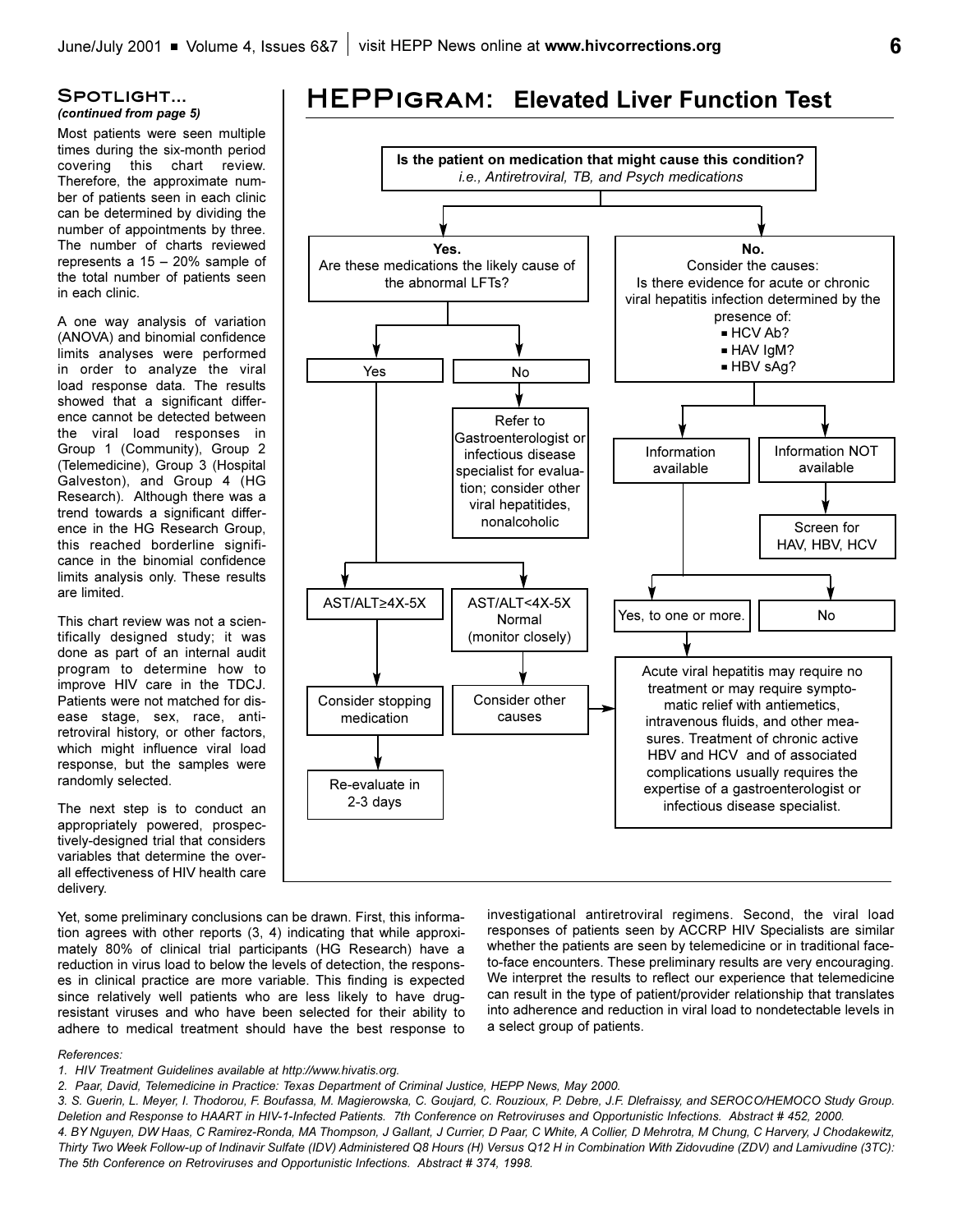#### **Peripheral Neuropathy Treatment**

|                                                                                                                                                                                                                                                                                                                                                                                                                                                                                                                                                                                                                                                                                                                                                                                                                                                                                                                                                                                                                                                                                                                                                                                                                                                  |                                                                                                                                                                                                                                                                                                                                                                                                         |                                                                                                                                                                                                                                                                                                                                                                                                                                                                                                                        |                                                                                                                                                                                                                                                                                                                                                                                                                                                                                                                                                                                                                                                                                                                                                                                                                                                                                                                                                                                                                                                                                                                                          | Diagnosis of Neoropathy in HIV+ Prison Inmates, A Primer for Correctional Physicians                                                                                                                                                                                                                                                                         |                                                                                                                                                                                                                                                                                                                                                                                                                                                                                                                                                                                                                                                                                                                                                                                                                                                                                                                                                                                                                                                                                                                                                                                                                                                                                                                                                                                                  |
|--------------------------------------------------------------------------------------------------------------------------------------------------------------------------------------------------------------------------------------------------------------------------------------------------------------------------------------------------------------------------------------------------------------------------------------------------------------------------------------------------------------------------------------------------------------------------------------------------------------------------------------------------------------------------------------------------------------------------------------------------------------------------------------------------------------------------------------------------------------------------------------------------------------------------------------------------------------------------------------------------------------------------------------------------------------------------------------------------------------------------------------------------------------------------------------------------------------------------------------------------|---------------------------------------------------------------------------------------------------------------------------------------------------------------------------------------------------------------------------------------------------------------------------------------------------------------------------------------------------------------------------------------------------------|------------------------------------------------------------------------------------------------------------------------------------------------------------------------------------------------------------------------------------------------------------------------------------------------------------------------------------------------------------------------------------------------------------------------------------------------------------------------------------------------------------------------|------------------------------------------------------------------------------------------------------------------------------------------------------------------------------------------------------------------------------------------------------------------------------------------------------------------------------------------------------------------------------------------------------------------------------------------------------------------------------------------------------------------------------------------------------------------------------------------------------------------------------------------------------------------------------------------------------------------------------------------------------------------------------------------------------------------------------------------------------------------------------------------------------------------------------------------------------------------------------------------------------------------------------------------------------------------------------------------------------------------------------------------|--------------------------------------------------------------------------------------------------------------------------------------------------------------------------------------------------------------------------------------------------------------------------------------------------------------------------------------------------------------|--------------------------------------------------------------------------------------------------------------------------------------------------------------------------------------------------------------------------------------------------------------------------------------------------------------------------------------------------------------------------------------------------------------------------------------------------------------------------------------------------------------------------------------------------------------------------------------------------------------------------------------------------------------------------------------------------------------------------------------------------------------------------------------------------------------------------------------------------------------------------------------------------------------------------------------------------------------------------------------------------------------------------------------------------------------------------------------------------------------------------------------------------------------------------------------------------------------------------------------------------------------------------------------------------------------------------------------------------------------------------------------------------|
|                                                                                                                                                                                                                                                                                                                                                                                                                                                                                                                                                                                                                                                                                                                                                                                                                                                                                                                                                                                                                                                                                                                                                                                                                                                  | at the California Medical Center at Vacaville and San Quentin State Prison                                                                                                                                                                                                                                                                                                                              |                                                                                                                                                                                                                                                                                                                                                                                                                                                                                                                        |                                                                                                                                                                                                                                                                                                                                                                                                                                                                                                                                                                                                                                                                                                                                                                                                                                                                                                                                                                                                                                                                                                                                          | Contributed by Nicholas J. Capozzoli, MD, DABPN*, Physician and Surgeon in the California Department of Corrections                                                                                                                                                                                                                                          |                                                                                                                                                                                                                                                                                                                                                                                                                                                                                                                                                                                                                                                                                                                                                                                                                                                                                                                                                                                                                                                                                                                                                                                                                                                                                                                                                                                                  |
|                                                                                                                                                                                                                                                                                                                                                                                                                                                                                                                                                                                                                                                                                                                                                                                                                                                                                                                                                                                                                                                                                                                                                                                                                                                  | Neurologic disease is frequently asso-<br>ciated with HIV infection. Both the                                                                                                                                                                                                                                                                                                                           | <b>Peripheral Neuropathy Treatment</b>                                                                                                                                                                                                                                                                                                                                                                                                                                                                                 |                                                                                                                                                                                                                                                                                                                                                                                                                                                                                                                                                                                                                                                                                                                                                                                                                                                                                                                                                                                                                                                                                                                                          |                                                                                                                                                                                                                                                                                                                                                              |                                                                                                                                                                                                                                                                                                                                                                                                                                                                                                                                                                                                                                                                                                                                                                                                                                                                                                                                                                                                                                                                                                                                                                                                                                                                                                                                                                                                  |
| central nervous system (CNS) and<br>$\geq$<br>the peripheral nervous system (PNS)<br>may be affected. The causes of neu-<br>rological disease are various: autoim-<br>工<br>mune reactions due to immune dis-<br>regulation; opportunistic infections<br>(OIs); metabolic and nutritional derangement<br>due to or associated with AIDS; the direct attack<br>on nerve tissue by HIV; and the toxic effects of<br>drugs used to treat HIV and OIs.<br>The most common neurologic problem in HIV<br>infection is peripheral neuropathy (PN), which<br>involves lesions of the PNS. The major form of<br>PN in HIV disease is distal symmetric polyneu-<br>ropathy (DSPN), which has been reported to<br>occur in about a third of patients with AIDS(1).                                                                                                                                                                                                                                                                                                                                                                                                                                                                                           |                                                                                                                                                                                                                                                                                                                                                                                                         | <b>Drug Treatments</b>                                                                                                                                                                                                                                                                                                                                                                                                                                                                                                 |                                                                                                                                                                                                                                                                                                                                                                                                                                                                                                                                                                                                                                                                                                                                                                                                                                                                                                                                                                                                                                                                                                                                          | <b>Related Comments</b>                                                                                                                                                                                                                                                                                                                                      |                                                                                                                                                                                                                                                                                                                                                                                                                                                                                                                                                                                                                                                                                                                                                                                                                                                                                                                                                                                                                                                                                                                                                                                                                                                                                                                                                                                                  |
|                                                                                                                                                                                                                                                                                                                                                                                                                                                                                                                                                                                                                                                                                                                                                                                                                                                                                                                                                                                                                                                                                                                                                                                                                                                  |                                                                                                                                                                                                                                                                                                                                                                                                         | Nortriptyline 10 mg hs: increase dose<br>by 10mg q 5 days to a maximum of 75<br>mg hs or 10-20mg po tid<br>- Neurotin (gabapentin):<br>300-800 mg po tid<br>■ Ibuprofen 600-800 mg tid<br>Topical: Capsaicin-containing ointments<br>(Zostrix, etc.) For topical application;<br>Lidocaine ointment 20-30% for topical use<br>Alternatives: Phenytoin 200-400mg/d<br>and crabmazepine 200-400 mg po bid<br>Table adapted from Bartlett JG, and Gallant<br>JE. 2000-2001 Medical Management of HIV<br>Infection, p.134. |                                                                                                                                                                                                                                                                                                                                                                                                                                                                                                                                                                                                                                                                                                                                                                                                                                                                                                                                                                                                                                                                                                                                          | Other tricyclics commonly used:<br>amitriptyline, desipramine, or imipramine<br>- Capsaicin is often not well tolerated<br>- Mexiletene: inferior to amitriptyline in<br>ACTG 242 and appeared no better than a<br>placebo. Capsaicin ointment treatment dis-<br>appointing.<br>One report of 2 patients suggests<br>response to HAART (Lancet 1998;         |                                                                                                                                                                                                                                                                                                                                                                                                                                                                                                                                                                                                                                                                                                                                                                                                                                                                                                                                                                                                                                                                                                                                                                                                                                                                                                                                                                                                  |
|                                                                                                                                                                                                                                                                                                                                                                                                                                                                                                                                                                                                                                                                                                                                                                                                                                                                                                                                                                                                                                                                                                                                                                                                                                                  |                                                                                                                                                                                                                                                                                                                                                                                                         |                                                                                                                                                                                                                                                                                                                                                                                                                                                                                                                        |                                                                                                                                                                                                                                                                                                                                                                                                                                                                                                                                                                                                                                                                                                                                                                                                                                                                                                                                                                                                                                                                                                                                          | 352:1906).<br>A controlled trial of acupuncture failed to<br>show any benefit (JAMA 1998; 280: 1590).<br>- Nucleosides commonly implicated,                                                                                                                                                                                                                  |                                                                                                                                                                                                                                                                                                                                                                                                                                                                                                                                                                                                                                                                                                                                                                                                                                                                                                                                                                                                                                                                                                                                                                                                                                                                                                                                                                                                  |
|                                                                                                                                                                                                                                                                                                                                                                                                                                                                                                                                                                                                                                                                                                                                                                                                                                                                                                                                                                                                                                                                                                                                                                                                                                                  | Several other PN types are associated with HIV<br>disease, mainly acute and chronic inflammatory demyelinating<br>polyradiculoneuropathies (Guillain-Barre-like diseases), mononeuropa-<br>thy multiplex, and multifocal motor neuropathy. These diseases may<br>be quite serious and life threatening. It is important to recognize them,<br>but they are rare and occur in about 1% of AIDS patients. |                                                                                                                                                                                                                                                                                                                                                                                                                                                                                                                        | lopathy or axonopathy.                                                                                                                                                                                                                                                                                                                                                                                                                                                                                                                                                                                                                                                                                                                                                                                                                                                                                                                                                                                                                                                                                                                   | When necessary, the diagnosis of DSPN can be confirmed by elec-<br>tromyelography (EMG) and nerve conduction velocities (NCVs or<br>NCSs). My screening protocol for DSPN consists of checking the sural<br>sensory, posterior tibial motor, posterior tibial F-waves, and H-reflex<br>waveforms. Needle EMG is performed if there is a suspicion of radicu- |                                                                                                                                                                                                                                                                                                                                                                                                                                                                                                                                                                                                                                                                                                                                                                                                                                                                                                                                                                                                                                                                                                                                                                                                                                                                                                                                                                                                  |
| DSPN is a "pattern recognition" disease involving a distal and sym-<br>metric numbness and/or dysesthesia, the famous "stocking and glove"<br>distribution. This pattern results from the presumed mechanism of<br>polyneuropathy, in which there is believed to be a systemic attack upon<br>the nerves. Nerve repair is under the direction of the nerve cell body,<br>which contains the nucleus and cell machinery.<br>In theory, the clinical diagnosis of DSPN is straightforward for any com-<br>petent examiner. A "directed" neurologic exam for suspected DSPN is<br>simple and should be performed by the provider when the patient's<br>complaints are consistent with DSPN, i.e., numbness and or pain (usu-<br>ally described as burning, tingling, or "pins and needles") involving the<br>distal extremities. The toes and feet are usually affected first, and as<br>the disease progresses the height of the "stocking" will rise. When the<br>symptoms reach the upper portions of the legs, the fingers and hands<br>may be affected. There may or may not be weakness of the distal<br>extremities. DSPN seems to affect primarily sensory nerves, but there<br>may be some weakness, most often described as "clumsiness." |                                                                                                                                                                                                                                                                                                                                                                                                         |                                                                                                                                                                                                                                                                                                                                                                                                                                                                                                                        | In my non-prison practice I have found that my clinical diagnosis of<br>DSPN is supported by EMG/NCS testing 90% of the time. In my prison<br>practice my clinical diagnosis is supported by the results of EMG/NCS<br>only 33% of the time. In other words, about 2/3 of my prison patients<br>who present with "classic" DSPN are normal on all tests.<br>I have wondered why the clinical impression should be so discordant<br>with the electrophysiological results in my prison patients. One thing<br>that impresses me is that there is a higher rate of Hepatitis C coinfec-<br>tion among HIV+ patients in the prison than in the non-prison setting. If<br>is possible that Hepatitis C coinfection contributes to the symptoms that<br>mimic DSPN. Chronic hepatitis of all types is associated with pruritis<br>and burning/tingling dysesthesiae of the extremities. Erythromelalgia is<br>the specific term for these dysesthesiae. The discomfort of erythrome-<br>lagia is due to the irritation of dermal nerve endings by circulating<br>vasoactive substances and toxins, rather than due to actual nerve<br>damage. |                                                                                                                                                                                                                                                                                                                                                              |                                                                                                                                                                                                                                                                                                                                                                                                                                                                                                                                                                                                                                                                                                                                                                                                                                                                                                                                                                                                                                                                                                                                                                                                                                                                                                                                                                                                  |
|                                                                                                                                                                                                                                                                                                                                                                                                                                                                                                                                                                                                                                                                                                                                                                                                                                                                                                                                                                                                                                                                                                                                                                                                                                                  |                                                                                                                                                                                                                                                                                                                                                                                                         |                                                                                                                                                                                                                                                                                                                                                                                                                                                                                                                        |                                                                                                                                                                                                                                                                                                                                                                                                                                                                                                                                                                                                                                                                                                                                                                                                                                                                                                                                                                                                                                                                                                                                          |                                                                                                                                                                                                                                                                                                                                                              | Patients may complain that they can no longer cross their toes, or that<br>their fingers are clumsy when they try to perform fine manipulations,<br>like buttoning a shirt.<br>The exam consists first of "subjective" sensory testing, where the<br>examiner uses a safety pin, 128 Hz tuning fork, and cotton swabs to<br>assess vibration, thermal, light touch, and pain sensation. The tuning<br>fork is used to evaluate vibration and thermal sensation. In order to test<br>the latter, the weighted end of the fork is touched to the skin and the<br>patient is asked whether it feels hot or cold. In DSPN one would expect<br>the patient to report a distal and symmetric loss of perception of the<br>various modalities. It is important to check all four modalities.<br>Next, the "objective" portion of the exam consists of checking the reflex<br>pattern and muscle bulk and strength. In DSPN, one would expect a<br>diminution or loss of the ankle jerk reflexes. The most common muscle<br>bulk abnormality in DSPN is a loss of the extensor digitalis brevis mus-<br>cles and "high arches" (a pes cavus/talipes deformity), as assessed by<br>physical inspection. Another objective sign of DSPN is atrophic skin<br>change, particularly a significant loss of hair from the distal extremities.<br>Hair is usually present over the great toe and the ankle area. |
| In summary, DSPN is common in patients who have HIV infection. In<br>the non-prison setting, this diagnosis can usually be confirmed by tak-<br>ing an appropriate history and performing a directed neurological<br>examination. In correctional medicine, the diagnosis may be compli-<br>cated by coinfections such as HCV which may cause symptoms that<br>mimic DSPN and drug-seeking behaviors among a population who<br>have a high rate of substance dependence. In correctional medicine, if<br>the diagnosis of DSPN is to be made on purely clinical grounds, it must<br>be based on objective abnormalities, such as muscle wasting, loss of<br>deep tendon reflexes, and atrophic skin changes. If these abnormali-<br>ties are not present, it may be necessary to confirm or exclude the<br>diagnosis with the use of electrophysiologic testing. A good "screening<br>protocol" for DSPN includes testing sural sensory, posterior tibial motor<br>and F-wave studies, and the H-reflexes. If these are completely nor-<br>mal, one can exclude any significant polyneuropathy.                                                                                                                                                  |                                                                                                                                                                                                                                                                                                                                                                                                         |                                                                                                                                                                                                                                                                                                                                                                                                                                                                                                                        |                                                                                                                                                                                                                                                                                                                                                                                                                                                                                                                                                                                                                                                                                                                                                                                                                                                                                                                                                                                                                                                                                                                                          |                                                                                                                                                                                                                                                                                                                                                              |                                                                                                                                                                                                                                                                                                                                                                                                                                                                                                                                                                                                                                                                                                                                                                                                                                                                                                                                                                                                                                                                                                                                                                                                                                                                                                                                                                                                  |
|                                                                                                                                                                                                                                                                                                                                                                                                                                                                                                                                                                                                                                                                                                                                                                                                                                                                                                                                                                                                                                                                                                                                                                                                                                                  |                                                                                                                                                                                                                                                                                                                                                                                                         |                                                                                                                                                                                                                                                                                                                                                                                                                                                                                                                        | *Nothing to disclose                                                                                                                                                                                                                                                                                                                                                                                                                                                                                                                                                                                                                                                                                                                                                                                                                                                                                                                                                                                                                                                                                                                     |                                                                                                                                                                                                                                                                                                                                                              |                                                                                                                                                                                                                                                                                                                                                                                                                                                                                                                                                                                                                                                                                                                                                                                                                                                                                                                                                                                                                                                                                                                                                                                                                                                                                                                                                                                                  |

#### *\*Nothing to disclose*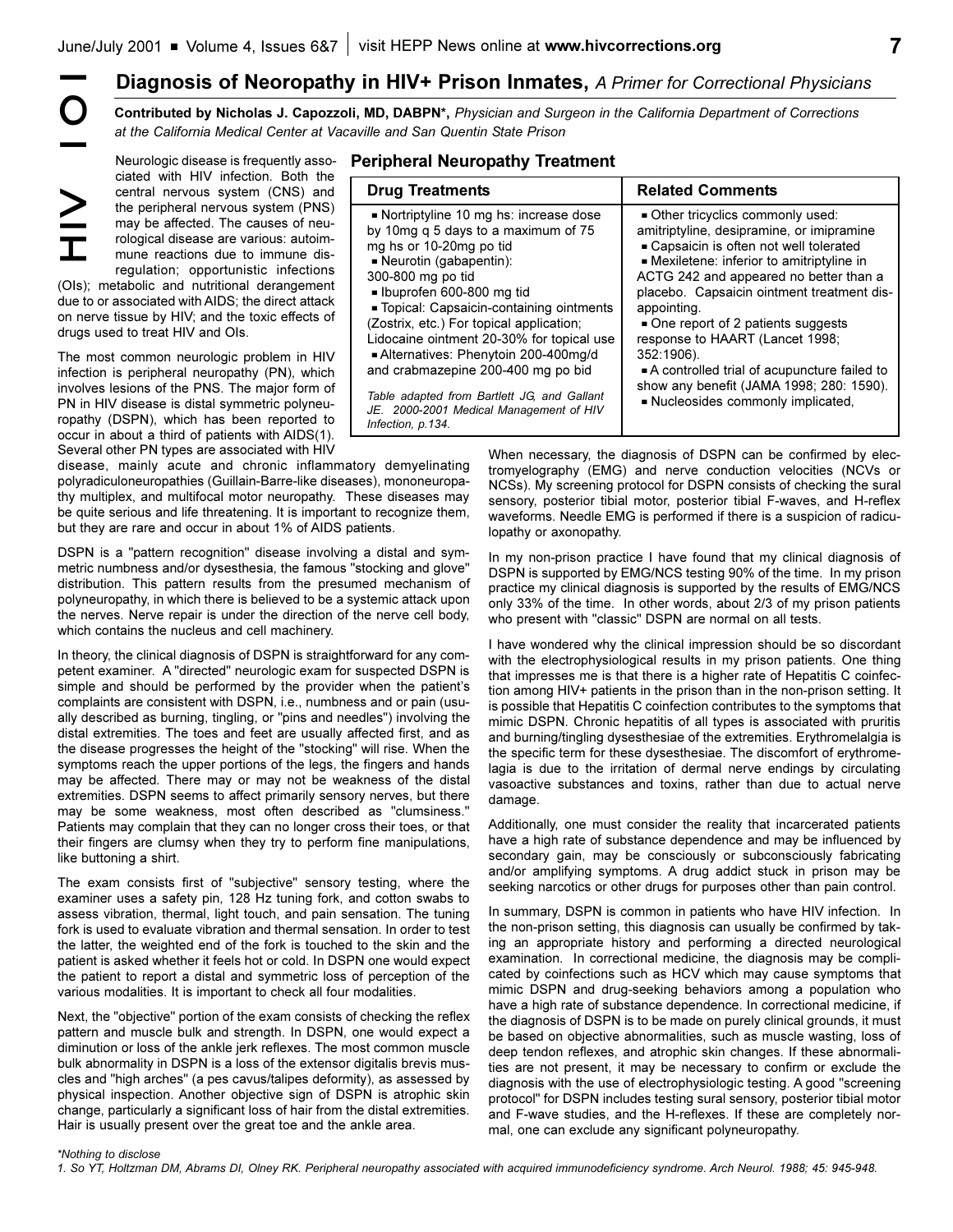### SAVE THE | DATES

#### **United States Conference on AIDS (USCA) 2001**

*September 13-16, 2001 Fontainebleau Hilton Resort and Towers/ Miami Beach, Florida* For details, see http://www.nmac.org/ usca2001/home.htm Pre-conference symposium on HIV and Hepatitis in Corrections sponsored by NMAC and HEPP News email: info@nmac.org call: 202.483.6622 Fee: June 15-August 21: \$375/members; \$450/nonmembers; On-site: \$550

#### **Infectious Disease Society of America (IDSA): 39th Annual Meeting**

*October 2528, 2001 San Francisco, California* Late-breaker abstract deadline: August 20, 2001 Discounted registration deadline: July 30, 2001 Write: 99 Canal Center Plaza, Suite 210 Alexandria, VA 22314 Fax: 703.299.0204 Visit: http://www.idsociety.org

### **News Flashes**

#### **Substituting Non-Nucleoside Drugs for Protease Inhibitors May Result in Lower Lipid Levels**

Protease inihibitors (PIs) have been linked to certain side effects inlcuding the development of high levels of lipids (triglycerides and cholesterol) in the blood. Switching patients to a non-nucleoside based drug regimen (using Nevirapine or Efavirenz) has been a common strategy used by physicians to counter this problem. However, Swiss researchers have recently found that 38% of patients continued to have high cholesterol levels once their medication was switched. When the patient was originally taking the PI Ritonavir, the switch to Efavirenz was more likely to decrease the triglyceride levels. Patients originally on other PIs who switched to Efavirenz had little or no change in lipid levels. Authors suggest clinicians should keep this in mind when considering changes in a patient's regimen. In another study released this week, Viramune (Nevirapine) did seem to be associated with lower lipid levels. HIV care providers should be aware that the "jury is still out" on the effect of NNRTIs vs PIs on lipid levels. (J AIDS 2001; 26 (4): 389-391.)

#### **HIV Drug Therapies: Failures Reported**

Physicians in Pima County, Arizona are beginning to see an increase in AIDS-related deaths for the first time since the advent of HAART in 1995; the number of AIDS-related deaths this year is expected to double. Washington State is also seeing an increase in AIDS cases for the year 2000, the first increase in nine years. The percentage of women and minorities with AIDS is also increasing. These increases may be attributable to lack of access to treatment and the beginning of failure of the triple-drug cocktail which has become the standard regimen for HIV infection. Health officials in the United Kingdom are seeing a similar phenomenon, with as many as 25% to 27% of HIV patients exhibiting resistance to one or more antiretroviral drugs. The risk of infection by drug-resistant HIV strains has increased yearly through the 1990s. "Super HAART" regimens, consisting of four or more drugs, is being used in patients for whom the existing triple-cocktail therapy has failed. (Reuters, 5/3/01)

#### **Non-Injection Drug Users at Risk for HCV**

Non-injection drug users are at higher risk for contracting HCV than members of the general population, according to an National Institutes of Health release. The findings of a new study report that 14% of non-injection drug using women and 17% of non-injection drug using men tested positive for HCV. This is significantly higher than the 2% prevalence rate of HCV among members of the general population. Sharing of contaminated syringes in injection drug use accounts for 60% of HCV infections. Researchers plan to look further into the modes of HCV transmission to determine the risks associated with non-injection drug use. (NIH press release, 5/7/01)

#### **Mortality Due to End-Stage Liver Disease Increasing in HIV-Positive Patients**

Although HAART has decreased HIV-related mortality, end-stage liver disease is increasing in importance as a comorbidity factor. One study has shown that the percentage of deaths of HIV-positive patients increased from 11.5% in 1991 to 50% in 1998-1999. Most of these patients had detectable antibodies to Hepatitis C virus (HCV). End-stage liver disease is now the leading cause of death among HIV-positive patients in the hospital in where this study was conducted. (Clinical Infectious Diseases 32 (3): 492, 2/1/01.)

# **Resources & Websites**

**Hepatitis Websites: July 2001 Hepatitis C Virus (HCV) Advocate** http://www.hcvadvocate.org

**CDCs Hepatitis webpage** http://www.cdc.gov/ncidod/diseases/hepatitis/index.html

**NIH's National Institute of Diabetes and Digestive and Kidney Diseases (NIDDK)** http://www.niddk.nih.gov

**The American Liver Foundation** http://www.liverfoundation.org

**Canadian Hepatitis Info site** http://www.hepnet.com

**HIV and Hepatits C Coinfection: ATIS** http://www.hivatis.org/hepatitisC.html

**HIV Treatment Websites: HRSA Releases Treatment Guide for Women** http://hab.hrsa.gov/womencare.htm

#### **Medscape HIV/AIDS** http://hiv.medscape.com

**Hepatitis C: A Correctional-Public Health Opportunity** http://www.medscape.com/Medscape/ID/journal/2001/v03.n03/mid0 614.groo/mid0614.groo-01.html

**HIV Insite:** http://hivinsite.ucsf.edu

**AEGiS: The largest HIV/AIDS resource on the Internet** http://www.aegis.com

**Neuropathy Websites: The Neuropathy Association** http://www.neuropathy.org/index.asp

**Medicine Net** http://www.medicinenet.com

**AIDS Treatment News: Neuropathy** http://www.immunet.org/immunet/atn.nsf/page/a-250-09